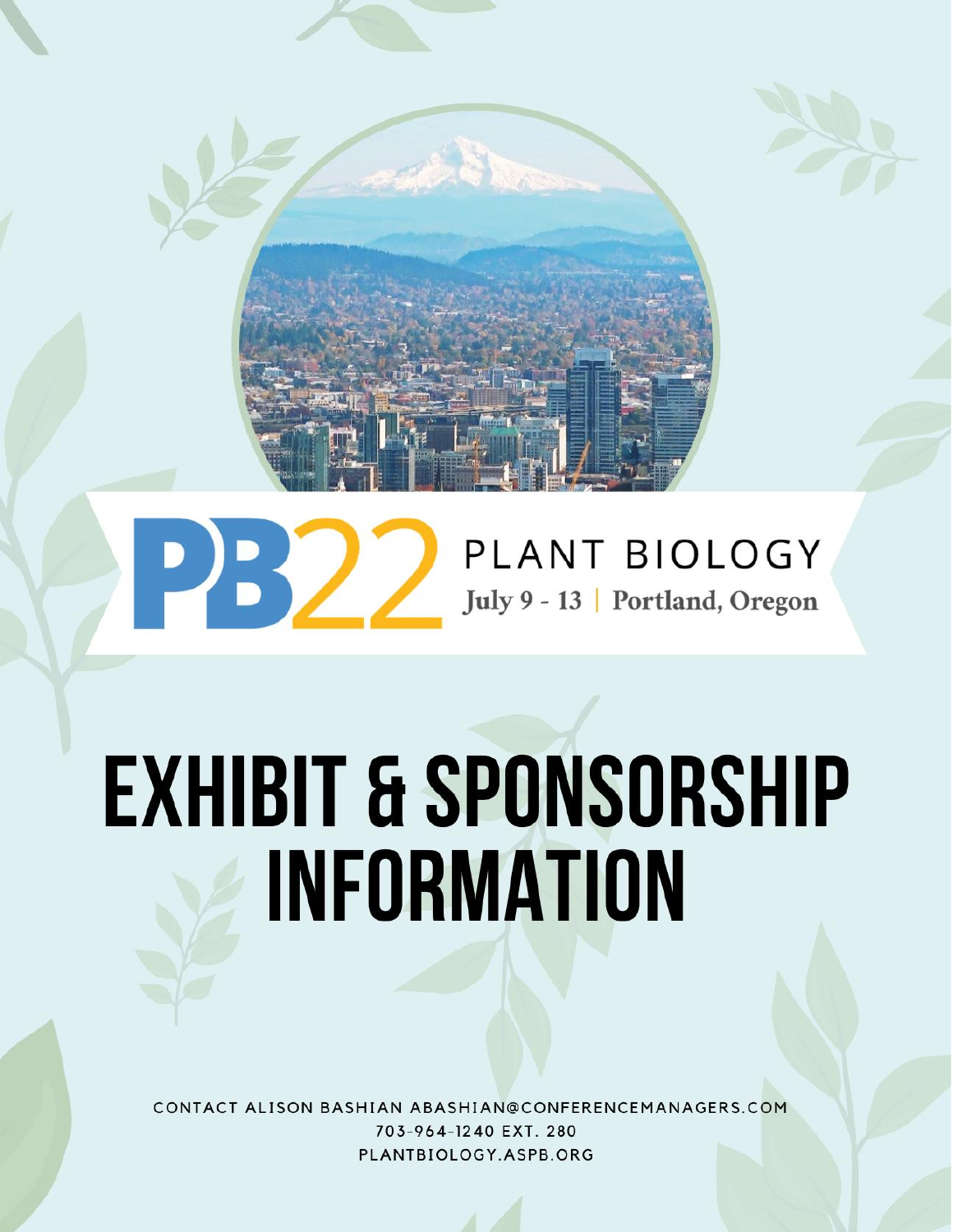#### **American Society of Plant Biologists**

The American Society of Plant Biologists (ASPB) was founded in 1924 to promote the growth and development of plant biology, to encourage and publish research in plant biology, and to promote the interests, growth, and education of plant scientists. Over the decades ASPB has evolved and expanded to provide a forum for molecular and cellular biology, as well as to serve the basic interests of plant science. ASPB's membership spans six continents, and the society plays a key role in uniting the international plant science disciplines.

#### **Canadian Society of Plant Biologists/Société Canadienne de Biologie Végétale**

The Canadian Society of Plant Biologists (CSPB/SCBV) provides a forum for plant scientists in Canada to meet and discuss not only the latest scientific developments in the field, but also the political, social, and financial issues that we all face as we develop our research and/or teaching careers.

#### **The Annual Plant Biology Meeting**

From graduate students to professionals with 20+ years of experience in plant biology, participants view the annual Plant Biology meeting as a premier science event because of its perfect blend of research, education, and networking opportunities. Plant Biology 2022 is your best opportunity to reach the leaders and decision makers of the global plant community at this unprecedented gathering of plant biologist.

The 2022 annual meeting is being held jointly between ASPB and CSPB/SCBV.

#### **Health & Safety Policy**

The risks from COVID-19 evolve rapidly, as do associated safety guidelines. Current expectations are outlined in this prospectus, but please [visit the Health & Safety page](https://plantbiology.aspb.org/covid-19-updates/) of the conference website frequently for updates.

### **WHY SPONSOR OR EXHIBIT**

#### **Content**

Plant Biology 2022 offers you the ability to network and build long-term partnerships with distinctive opportunities to enhance your reputation for thought leadership and innovation. Our annual meeting provides in-person opportunities to present educational content and sponsored content directly to attendees.

#### **Access**

As a Plant Biology 2022 sponsor and exhibitor, you become a partner with the premier annual plant science event and gain access to more than 3,000 scientists from as many as 50 countries, many of them decision makers and thought leaders. In addition to the attendees at the conference, sponsors gain access to more than 40,000 plant biology professionals and students through ASPB's social media and email channels.

#### **Engagement**

Plant Biology 2022 provides real-time opportunities to engage with attendees at their booth, during sponsored concurrent sessions, and during formal and informal networking sessions.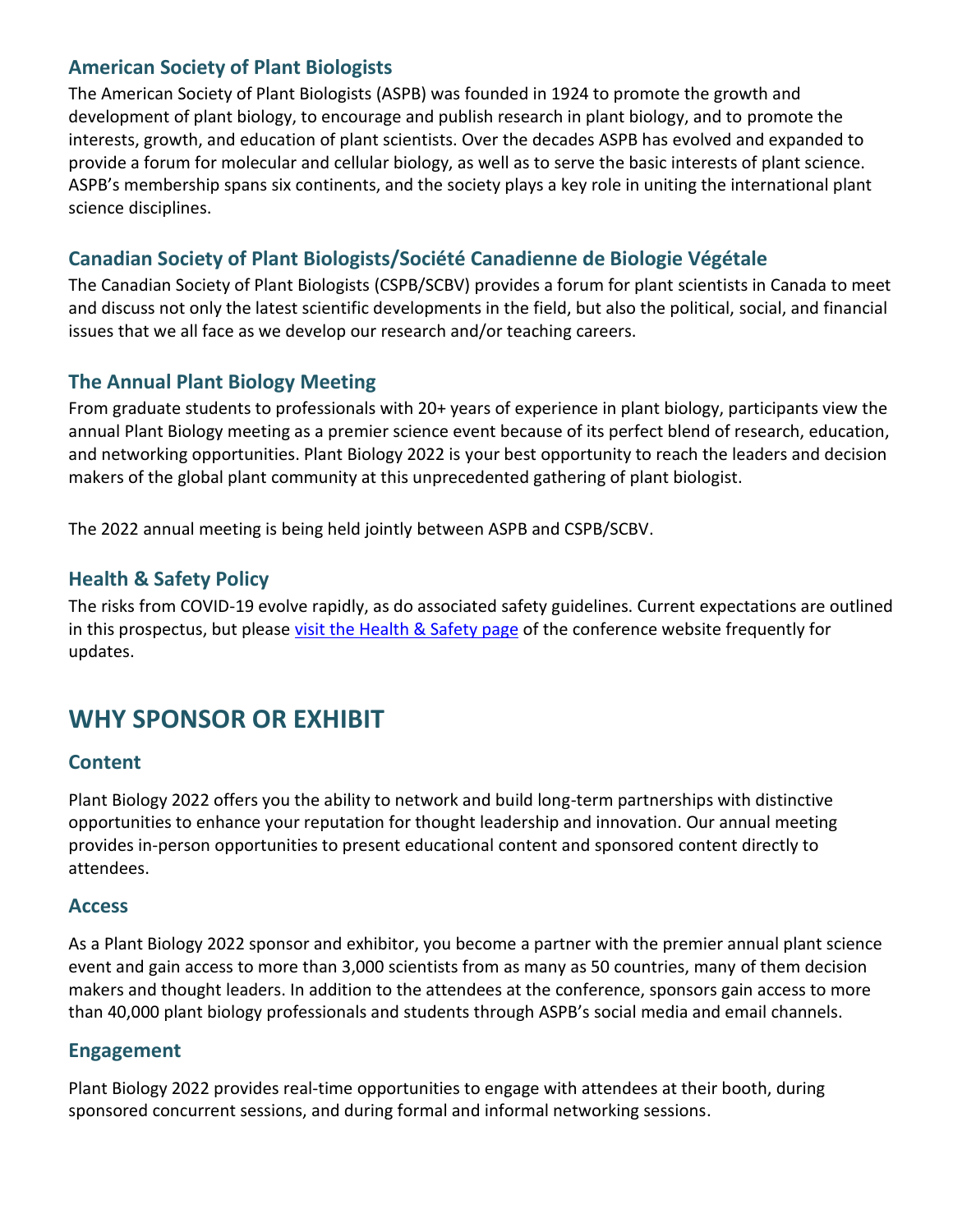## **Plant Biology 2022 Sponsorship Opportunities**

#### **EDUCATIONAL EVENTS**

#### **Poster Session**

#### Investment: \$15,000

Align your company with one of the highest visibility items at Plant Biology 2022! The poster sessions showcase poster author's valuable work and are consistently cited as a highlight of the meeting. Have your company name branded to capture the largest number of attendee views you can at the conference.

#### *Benefits:*

- o *One (1) exhibit booth (booth is 10' x 10')*
- o *Four full conference registrations*
- o *Company name on opening general session slide*
- o *Your logo displayed on event signage*
- o *Banner Ad on the Plant Biology website, with a link to your company'swebsite*
- o *Conference app alert*
- o *Sponsor spotlight included on ASPB social media channels and in The Signal e-newsletter*

#### **Plenary Sessions**

Investment: \$7,000

Plant Biology 2022 will feature five major symposia on cutting-edge topics, including:

- Gibbs Symposium: Breakthroughs in Innate Immune Receptor Biology Organized by Jeff Dang
- Nature-Based Solutions to Tackle Climate Change: A Plant Perspective
- Breakthroughs in Innate Immune Receptor Biology
- Science without Borders; migration, domestication and culture
- RNA Biology

- o *Your logo on screen before session starts*
- o *Signage at your sponsored session*
- o *Your 30-second company video plays before the session starts*
- o *Acknowledgement by speaker at the start of each session*
- o *Acknowledgement on the mobile app*
- o *Conference app alert*
- o *Sponsor spotlight included on ASPB social media channels*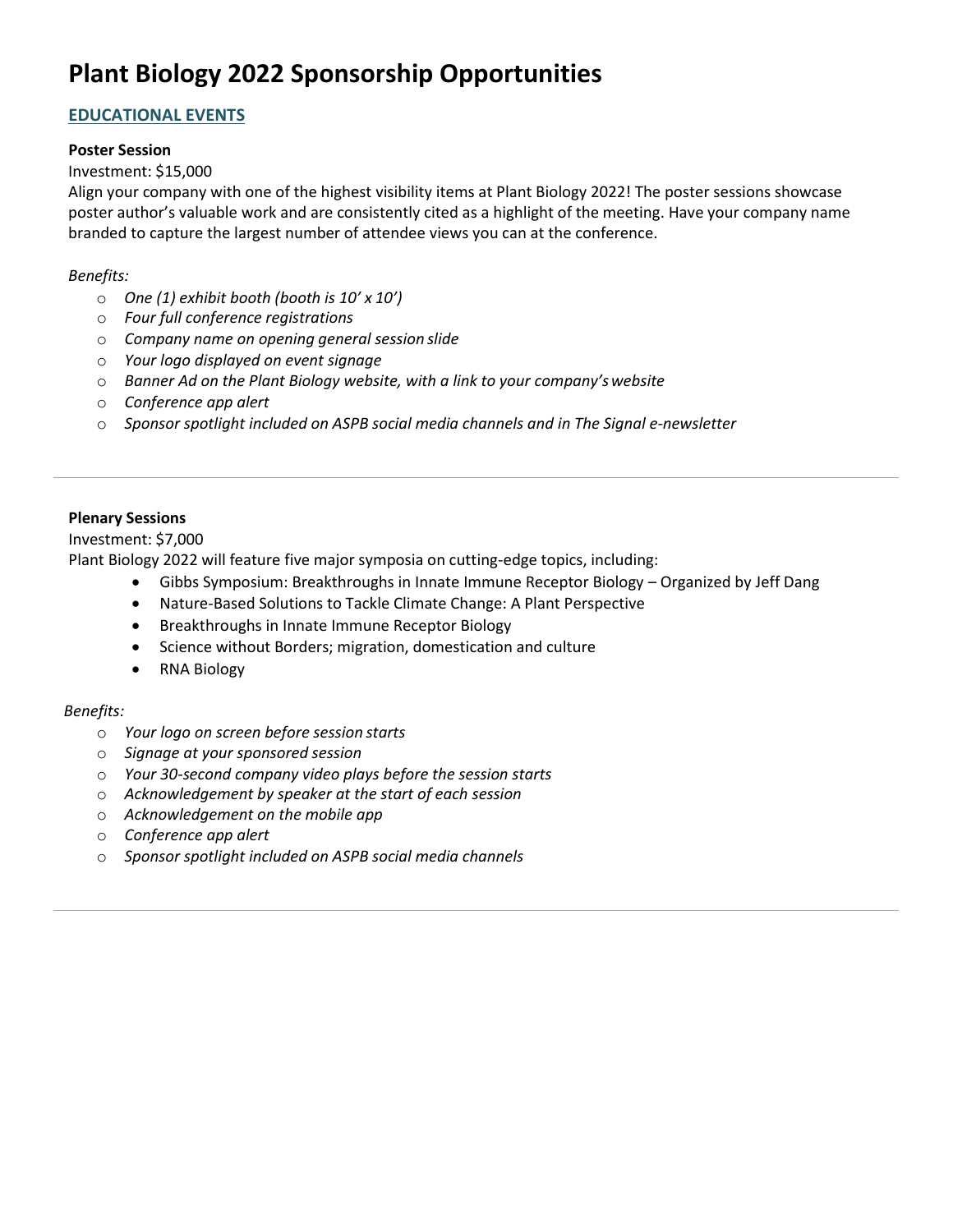#### **Sponsored Concurrent Symposia**

Investment: \$5,000; Requires submission by June 2.

Plant Biology 2022 meeting organizers are seeking companies interested in elevating their connections to the academic scientific community. Concurrent symposia are attended by individuals who seek up to date research in specific areas and are the highlight for many attendees. Each concurrent symposium has 5 speakers each who present an approximately 20-minute talks on a common research theme.

The role of the sponsor is to select the topic, moderate the symposium, and solicit speakers from academia to submit abstracts to be approved by the routine selection process.

#### *Benefits:*

- o *Your logo on screen before session starts*
- o *Your 30-second company video played at the start of the session.*
- o *Conference app alert*
- o *Acknowledgement on the mobile app*
- o *Event signage*
- o *Sponsor spotlight included on ASPB social media channels*

#### **Sponsored Workshop**

Investment: \$2,500

You design the content! The fee includes a standard audio/visual package: LCD Projector, Screen, Podium Microphone. Note: Fees DO NOT include food or beverage. It is recommended exhibitors provide food and refreshments for participants. Requests and content are reviewed by ASPB and will be considered on a first- come, first-served basis.

#### *Benefits:*

- o *Your logo on the mobile app*
- o *Your session appears on the conference schedule*
- o *Signage at the session*
- o *Your logo on screen before session starts*
- o *One hour of content that you design and deliver to Plant Biology 2022 attendees*
- o *Conference app alert*

#### **PLANT BIOLOGY HIGH-VISIBILITY ITEMS**

#### **Innovation Pavilion - Plant Biology 2022**

Located in the heart of the exhibit hall and poster area, the Innovation Pavilion is the hub of activity for the Plant Biology meeting. Events such as meet-ups, resumé reviews, and the career development activities all take place in the Innovation Pavilion. Included is the Innovation Stage that will host presentations from start-up and innovative companies. Help bring plant biologists at all career levels together when you sponsor!

#### **Innovation Pavilion and Icebreaker Lounge Sponsor - SOLD**

Investment: \$20,000 (Only 1 available)

- o *One (1) exhibit booth (booth is 10' x 10')*
- o *Three full conference registrations*
- o *Your logo on the Pavilion and on the Innovation Stage signage*
- o *Daily conference app alerts with mention of your company*
- o *Company name on opening general session slide*
- o *Recognition on conference signage*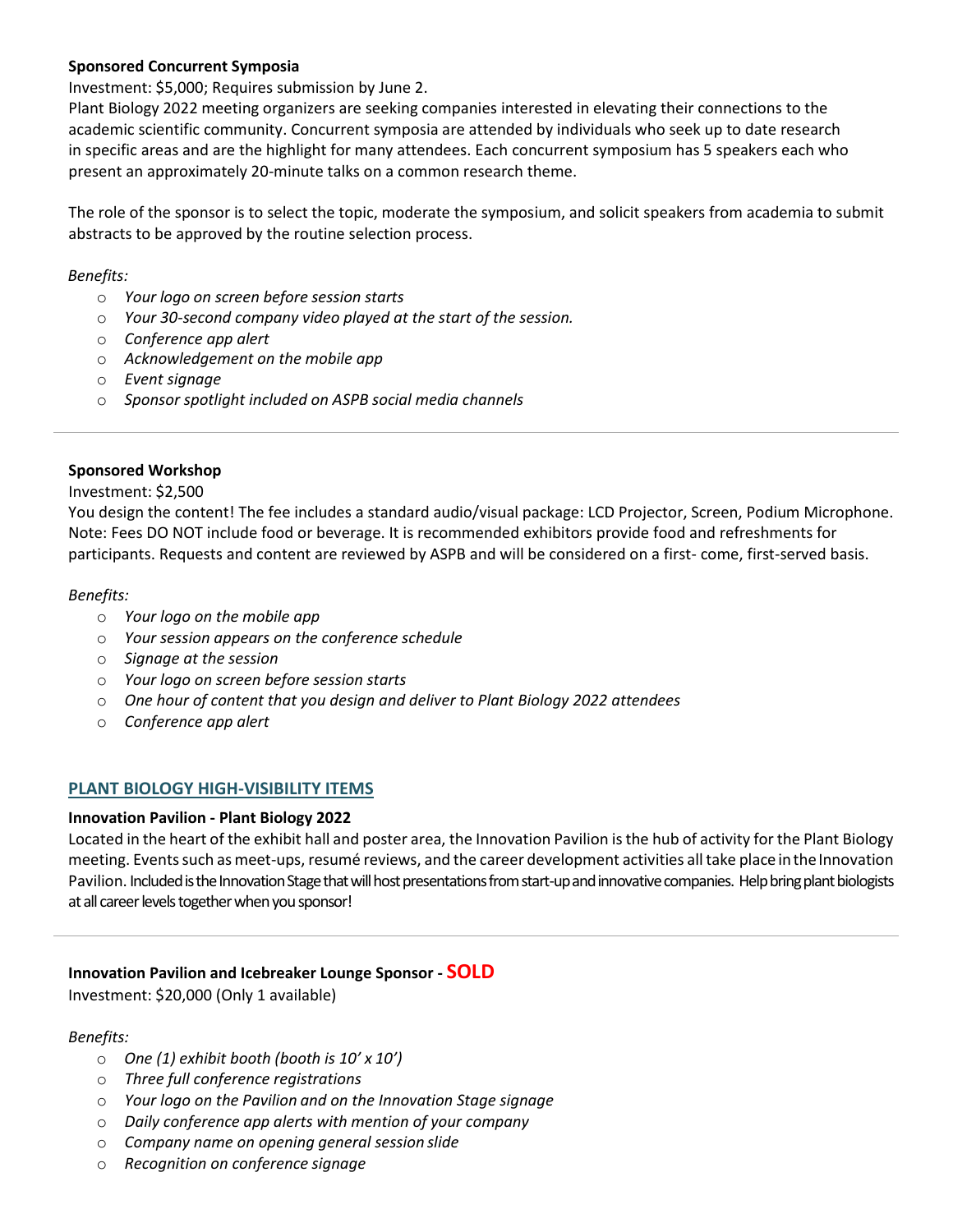- o *Banner Ad on the Plant Biology website, with a link to your company'swebsite*
- o *Sponsor spotlight included on ASPB social media channels and in The Signal e-newsletter*
- o *Your company will be mentioned from the stage and in promotions*
- o *Your company representative will be entitled to make welcoming remarks before the start of morning and afternoon sessions*
- o *Your logo on the Plant Biology 2022 website*

#### **Innovation Pavilion and Icebreaker Lounge Supporting Sponsor**

Investment: \$3,000 (4 available)

#### *Benefits:*

- o *One conference app alert*
- o *Company name on opening general session slide*
- o *Company logo on ASPB website and in the Innovation community site, with a link to the company's website*
- o *Small table within the pavilion (not a booth)*
- o *Recognition on conference signage*

#### **NEW! Career or Mentoring Roundtable**

#### Investment: \$7,500 (2 available)

Invite selected plant scientists to participate in a discussion on how to get a job during a pandemic and beyond. In collaboration with a moderator plus two invited experts. ASPB will provide pre-conference promotion and content will be viewable for up to 3 months post- conference.

#### *Benefits:*

- o *Brand awareness among selected speakers and participants*
- o *Your logo on event signage, mobile app*
- o *Conference app alert*
- o *Sponsor spotlight included on ASPB social media channels*

#### **Wi-Fi & Charging Station Sponsorship**

#### Investment: \$10,000

The charging station will be located inside the exhibit hall. Brand your name with maximum exposure in this social area.

#### *Benefits:*

- o *Company logo and link to home page on event web site and mobile app*
- o *Signage at charging station*
- o *Company logo on signage regarding Wi-Fi access*
- o *Banner Ad on the Plant Biology website, with a link to your company's website*
- o *Sponsor spotlight included on ASPB social media channels and in The Signal e-newsletter*

#### **Plant Biology Conference Mobile App SOLD**

Investment: \$7,500

- o *Recognition on signage throughout the conference.*
- o *Your custom graphic will appear on the opening page of the mobile app every time attendees open the mobile app.*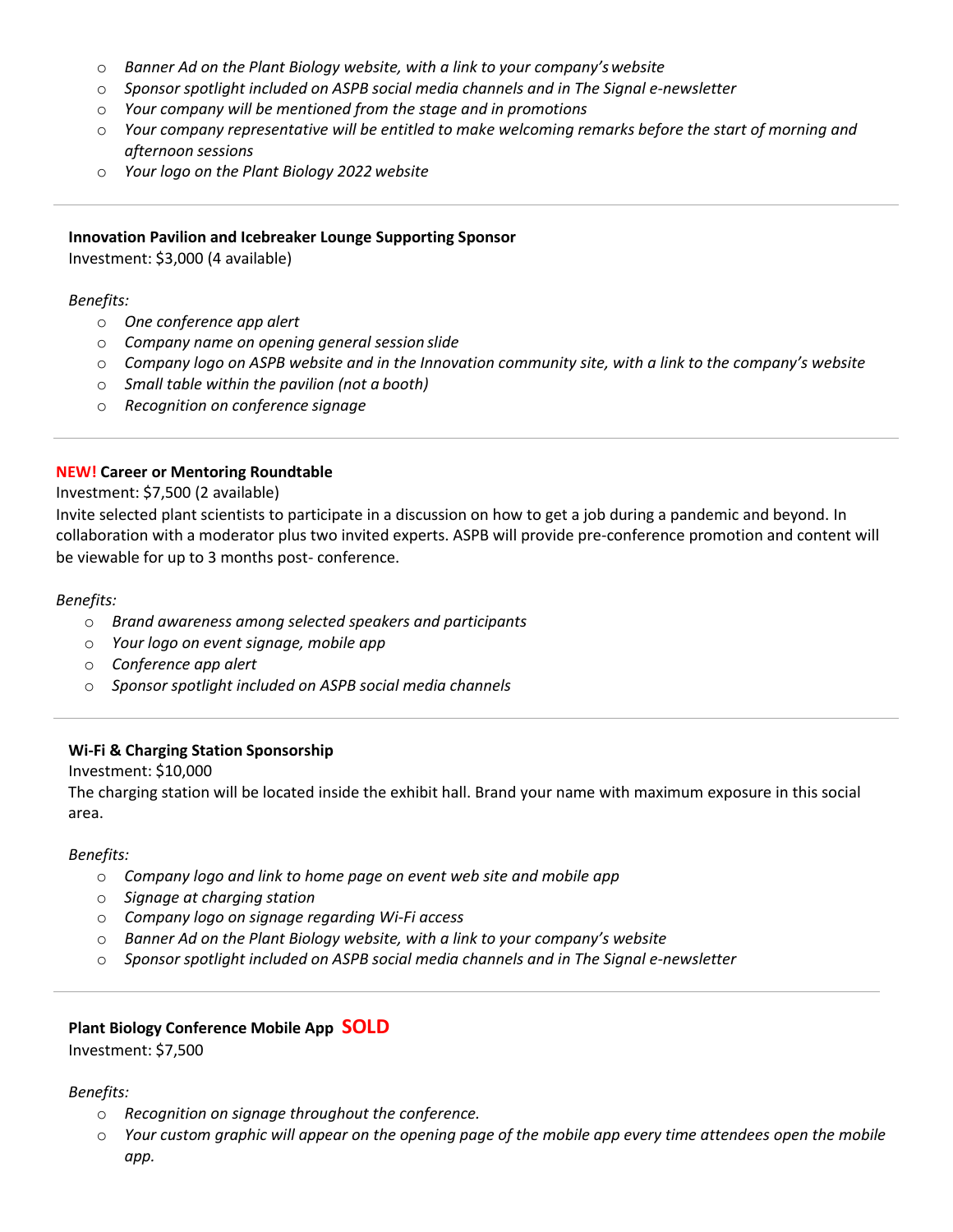o *Sponsor spotlight included on ASPB social media channels* 

Note: ASPB allows mobile app push notification sponsorships to be reserved by other companies.

#### **Attendee Identification**

Investment: \$4,500 (Exclusive)

#### *Benefits:*

o *Company logo, along with the ASPB logo, on every attendee badge or lanyard*

#### **Aisle Designation Floor Stickers**

Investment: \$2,500

#### *Benefits:*

o *Company logo on every aisle number floor sticker (3'x3')*

#### **Directional Signage**

Investment: \$1,500 each (Multiple available) *Benefits:*

o *Your company artwork on the entire back side of three directional meter boards (1 meter wide, 8' tall)*

#### **Refreshment Break**

Investment: \$1,000 (4 available)

#### *Benefits:*

- o *Signage at the break*
- o *Conference App alert*

#### **Mobile App Push Notification**

Investment: \$500

#### *Benefits:*

o *Advertise your booth space at Plant Biology with a Mobile App Notification 220-character message delivered to all conference attendees*

#### **NEW! Scavenger Hunt (included with all booths!)**

Build booth traffic when you participate in this company trivia game played throughout the conference for exciting prizes. Participants scan the QR code in your booth and then are given questions to answer about your company. You provide the questions and the answers. Attendees love this game because there are chances to win daily as well as to win the grand prize!

*\_\_\_\_\_\_\_\_\_\_\_\_\_\_\_\_\_\_\_\_\_\_\_\_\_\_\_\_\_\_\_\_\_\_\_\_\_\_\_\_\_\_\_\_\_\_\_\_\_\_\_\_\_\_\_\_\_\_\_\_\_\_\_\_\_\_\_\_\_\_\_\_\_\_\_\_\_\_\_\_\_\_\_\_\_\_\_\_\_\_\_\_\_\_\_*

- o *Builds booth traffic*
- o *Your logo on the conference website, in the mobile app, and on signage*
- o *Analytic data of opt-in participants who scanned your company question*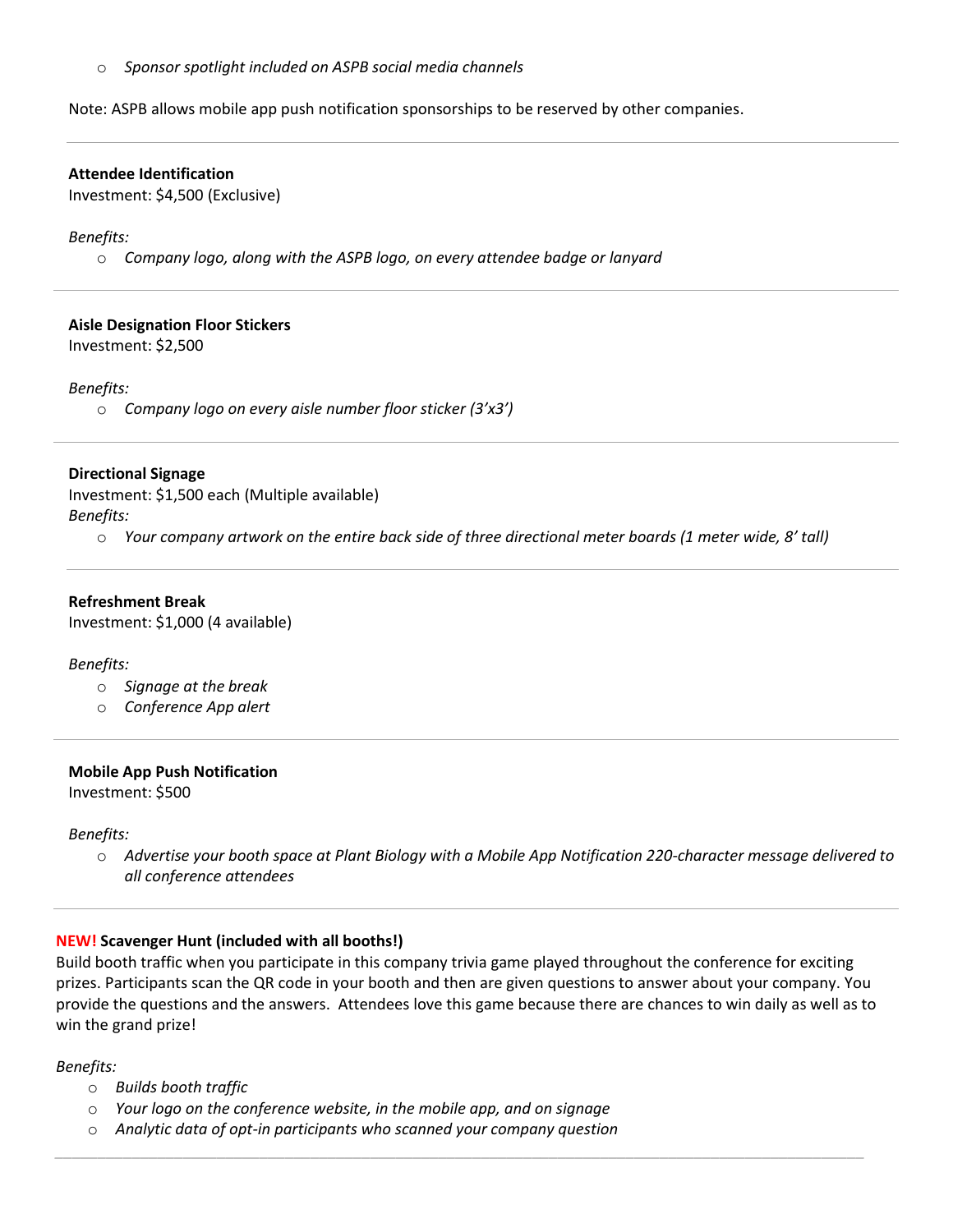#### **In-Person Participant Registration Scholarships**

Investment – Travel and Registration: \$2,500 each; Speaker Support \$1,500 each Help support individual students and presenters, especially those from developing countries and early career scientists, to attend Plant Biology 2022.

#### *Benefits:*

- o *Sponsor aligns themselves with career development*
- o *Build brand awareness*
- o *Your logo on conference website, mobile app and on conference signage*
- o *Sponsor can host a networking event and invite the sponsored scholarship recipients for a Q & A or short discussion.*
- o *Sponsor will have the opportunity to meet with the participants they sponsored at the Innovation Pavilion or their company's booth*

#### **NEW! PLANT BIOLOGY 2022 ADVERTISING OPPORTUNITIES**

#### **Conference App Home Screen Banner – Exclusive - \$1,500**

Place a custom ad on the conference app. Your ad will be seen by every attendee as they use the app.

#### **Conference App Home Screen Tile Ads – 3 Available - \$1,000 each Only 1 left**

Place a custom ad on the main screen of the conference app. Your ad will be seen by every attendee who navigates through the conference. This branded ad can link to the webpage of your choice

#### **Conference App Sub Page Banners – Multiple Available - \$750 each**

Place a custom ad on one of several subpages of the platform. All attendees will see this ad as they visit that specific page. This branded ad can link to a webpage of your choice.

#### **ASPB Annual Meeting Website Banner Ad – \$1,250**

Place a custom ad on the education session page of the conference website. The branded ad can link to a webpage of your choice. Your branded ad will be highly visible as attendees plan their conference experience. Choose either Skyscraper (160x600) or Medium Rectangle (300x250).

#### **ASPB Advertising Opportunities**

Learn more about advertising in ASPB publications by visiting the [Publications page](https://aspb.org/publications/) on the ASPB website.

# **PLANT BIOLOGY EXHIBITS**

#### **Standard Exhibit Booth Package Includes:**

- 10' x 10' linear booth with pipe and drape
- Company identification sign on back drape
- Complimentary post- show attendee list
- One complimentary full conference registration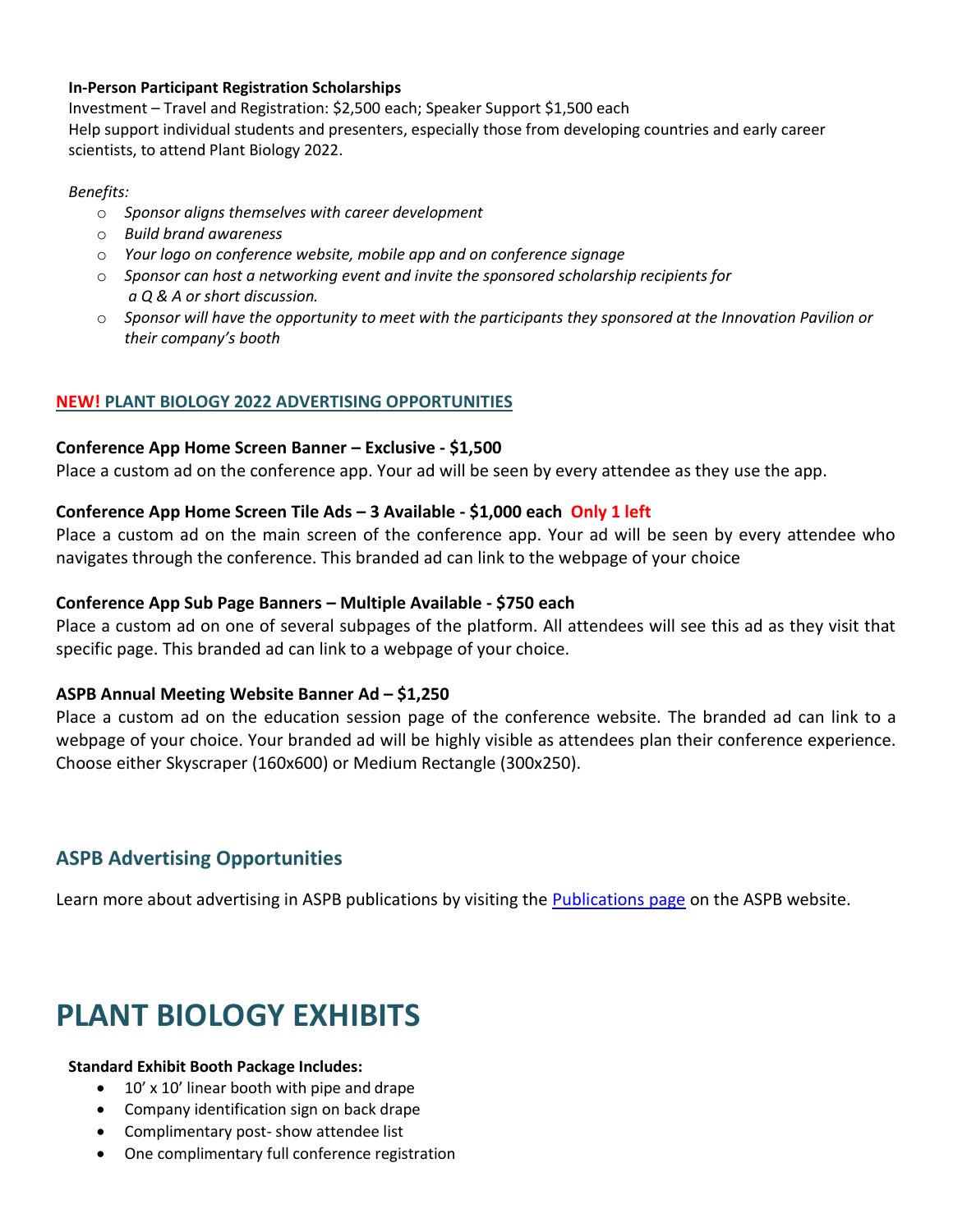- 10 exhibit hall only badges
- Company listing in conference mobile app and on conference website
- One (1) Lead Retrieval Scanner per company

#### **Exhibitor Pricing**

- \$2,300 for the first 10' x 10' booth
- \$1,000 for each additional 10' x 10'

#### **What you will need to provide:**

Booth carpeting, tables, chairs or other furniture, lighting, internet service, booth vacuuming, cleaning, etc. These services/ supplies are NOT included and must be purchased separately by the exhibitor.

#### **EXHIBIT HALL HOURS\***

**Saturday, July 9** 8:00 am-5:00 pm – Installation 6:00 pm-7:30 pm – Opening Reception in the Hall

**Sunday, July 10** 7:00 am-9:00 pm – Posters Open 11:00 am-7:00 pm – Exhibit Hall Open 11:30 am-1:00 pm – Lunch available for purchase in Exhibit Hall 2:45 pm-3:15 pm – Coffee in the Exhibit Hall 5:00 pm-7:00 pm – Exclusive Poster Session & Exhibit Hall Reception

**Monday, July 11** 7:00 am-9:00 pm – Posters Open 11:00 am-7:00 pm – Exhibit Hall Open 11:30 am-1:00 pm – Lunch available for purchase in Exhibit Hall 2:45 pm-3:15 pm – Coffee in the Exhibit Hall 5:00 pm-7:00 pm – Exclusive Poster Session & Exhibit Hall Reception

#### **Tuesday, July 12**

11:00 am-3:00 pm – Exhibit Hall Open 3:00 pm - 8:00 pm – Dismantle

\* Tentative schedule. Hours may change.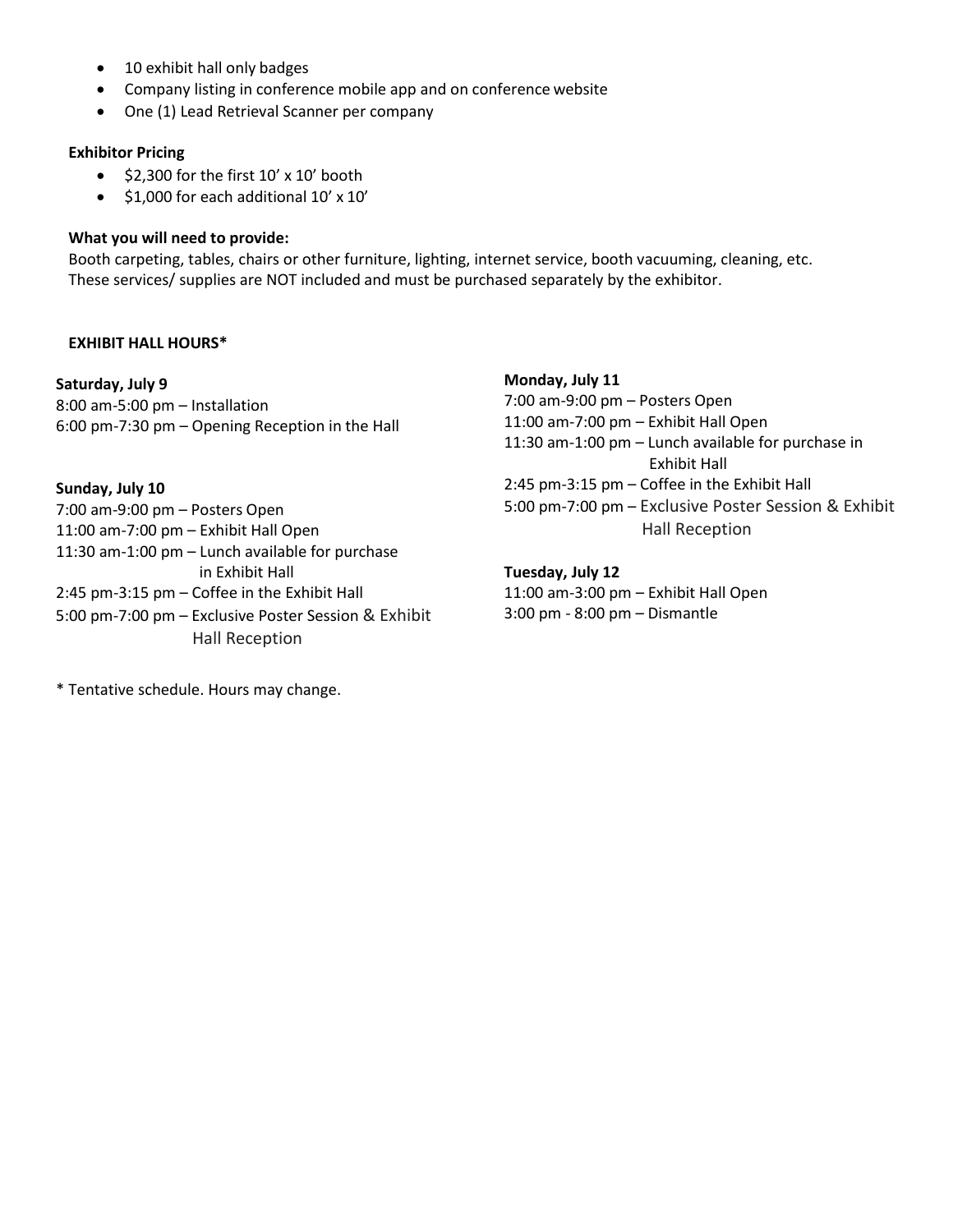# **Booth Marketing Packages**

#### *Bring more attention to your booth!*

**Gold Booth Package** \$9,520 (\$11,200 value)

- o *Includes all of the bronze and silver package items, plus:*
- o *Sponsorship of one concurrent symposium (includes your logo on screens, signage at the session, and acknowledgement in the mobile app's session details)*
- o *One additional complimentary full conference registration*

#### **Silver Booth Package**

\$4,040 (\$5,050 value)

- o *Includes all of the bronze package items, plus:*
- o *One additional conference app alert*
- o *Plant Biology website banner ad*

#### **Bronze Booth Package**

\$2,640 (\$3,300 value) *Includes:*

- o *Standard Exhibit Booth Package plus,*
- o *One conference app alert*
- o *Scavenger Hunt sponsorship*

Additional 10' x 10' exhibit booth spaces can be added to any package for \$1,000 each.

#### **[View the Floor Plan](https://www.conferenceharvester.com/floorplan/floorplan.asp?EventKey=ZWQLLYGJ) and purchase your booth at the [ASPB Exhibitor Resource Center.](https://www.conferenceharvester.com/harvester2expw/login.asp?EventKey=ZWQLLYGJ&UserEmail=&UserPassword=&User=&BoothNumber=)**

| Log In                                       |  |  |  |
|----------------------------------------------|--|--|--|
| <b>Confirmed Exhibitor</b>                   |  |  |  |
| <b>Email Address</b><br>ACCESS KEY           |  |  |  |
| Lost your Access Key? or Need help?<br>Login |  |  |  |
|                                              |  |  |  |

Questions? Exhibits and Sponsorship Sales Manager: Alison Bashian - abashian@conferencemanagers.com / 7039641240 ext. 280

**Questions? Alison Bashian** Phone: (703) 964-1240, x280 E-mail: [abashian@conferencemanagers.com](mailto:abashian@conferencemanagers.com)

# **Back by Popular Demand - Innovation AveNEW!**

Are you a start-up company\* with a product that will benefit the global plant science community? Plant Biology 2022 has a place for you in the exhibit hall and it's called Innovation AveNEW. For details, please contact Alison Bashian, [abashian@conferencemanagers.com](mailto:abashian@conferencemanagers.com) or 703-964-1240 ext. 280.

*\*To be eligible for this exhibit space we generally consider a start up as a company that has been in business 1-3 years. Also, you must be a first-time exhibitor at the annual Plant Biology meeting.*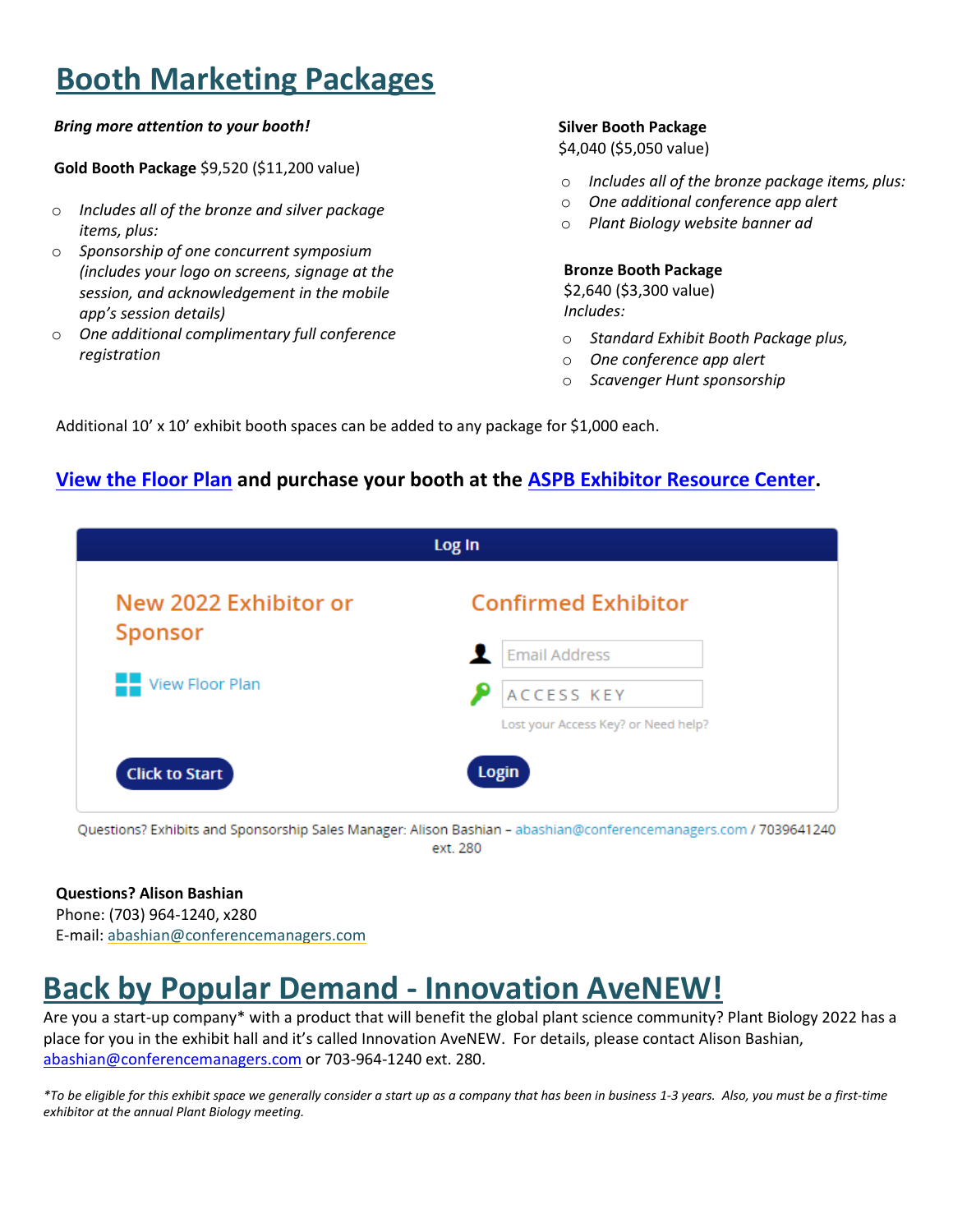## **Plant Biology 2022 Sponsor/Booth Package Application & Agreement Form (1)**

| <b>METHOD OF PAYMENT</b> | TO PAY BY CREDIT CARD: PLEASE NOTE: ASPB cannot accept full credit card information through email. Please FAX<br>form to +1 571-730-3072. (MC and Visa Only)                                                                  |
|--------------------------|-------------------------------------------------------------------------------------------------------------------------------------------------------------------------------------------------------------------------------|
|                          | Total amount to be charged: \$ ________________Credit Card Number: __________________________________                                                                                                                         |
|                          | Expiration Date: CVV: Name on card (print): COVE CAPS COVERS COVERS COVERS COVERS COVERS COVERS COVERS COVERS COVERS COVERS COVERS COVERS COVERS COVERS COVERS COVERS COVERS COVERS COVERS COVERS COVERS COVERS COVERS COVERS |
|                          | TO PAY BY CHECK: Mail to: Plant Biology 2022 Exhibits Department, 550 Cherokee Ave., Suite 550, Alexandria, VA<br>22312. Enclosed is a check in the amount of \$ _______ payable to ASPB.                                     |

**PAYMENT POLICY**: Payment for all exhibit tables and sponsorships are due in full at the time of reservation.

#### **CANCELLATION POLICY**

Any exhibitor or sponsor who cancels all purchased booth space or sponsorships on or prior to April 12, 2022 will forfeit and pay to ASPB, as liquidated damages, a sum of money equal to 50% of the full price of said exhibitor's exhibit space or sponsorship. Any exhibitor or sponsor who cancels all purchased booth space or sponsorships after April 12, 2022 will forfeit and pay to ASPB, as liquidated damages, a sum of money equal to 100% of the full price of said exhibitor's exhibit space or sponsorship. In the event of a default by the exhibitor or sponsor, as set forth in the previous sentence, the exhibitor or sponsor shall forfeit as liquidated damages, the amount set forth above, regardless of whether Show Management enters into a lease for the space involved. Cancellation requests must be submitted, in writing, to the Exhibits & Sponsorship Manager. The exception to this cancellation policy is any sponsored item which includes a logo which may already be in production and which order cannot be cancelled with the producing vendor.

#### **LOGO RECOGNITION**

Company agrees to submit company logo to the Exhibits & Sponsorship Manager [\(abashian@conferencemanagers.com\)](mailto:abashian@conferencemanagers.com)) by email within 1 week of signing this agreement. If the company changes logo prior to the conference, company will notify Exhibits & Sponsorship Manager immediately and send the new logo. Due to production time of certain items, if a logo change occurs, it is not guaranteed that the item can be printed with the new logo. Please check with the Exhibits & Sponsorship Manager for individual items' production times.

#### **Authorization**

By signing this Agreement, I agree that I have read the above guidelines and agree to abide by the terms and conditions set forth.

#### **Cash and Carry (Direct Sales) Policy**

There is a strict no cash and carry (selling of products directly to the attendees on the show floor) per the rules and regulations of a signed space contract. Skin care items, lotions, TENS Units, jewelry, cell phone chargers, or other items of the like, do not maintain the professional environment of the ASPB trade show floor and will be denied exhibit space. Please check the box below that you adhere to this policy. If after vetting your company is found to be a retailer of these types of products, your booth fees will be refunded, and you will be removed from thefloor.

#### **By checking this box, I agree to the above Cash and Carry Policy for exhibiting.**

#### **Authorized Signature**:

**Printed Name**: **Date**:

**Plant Biology 2022 – Sponsor/Booth Package Application & Agreement Form (2)**